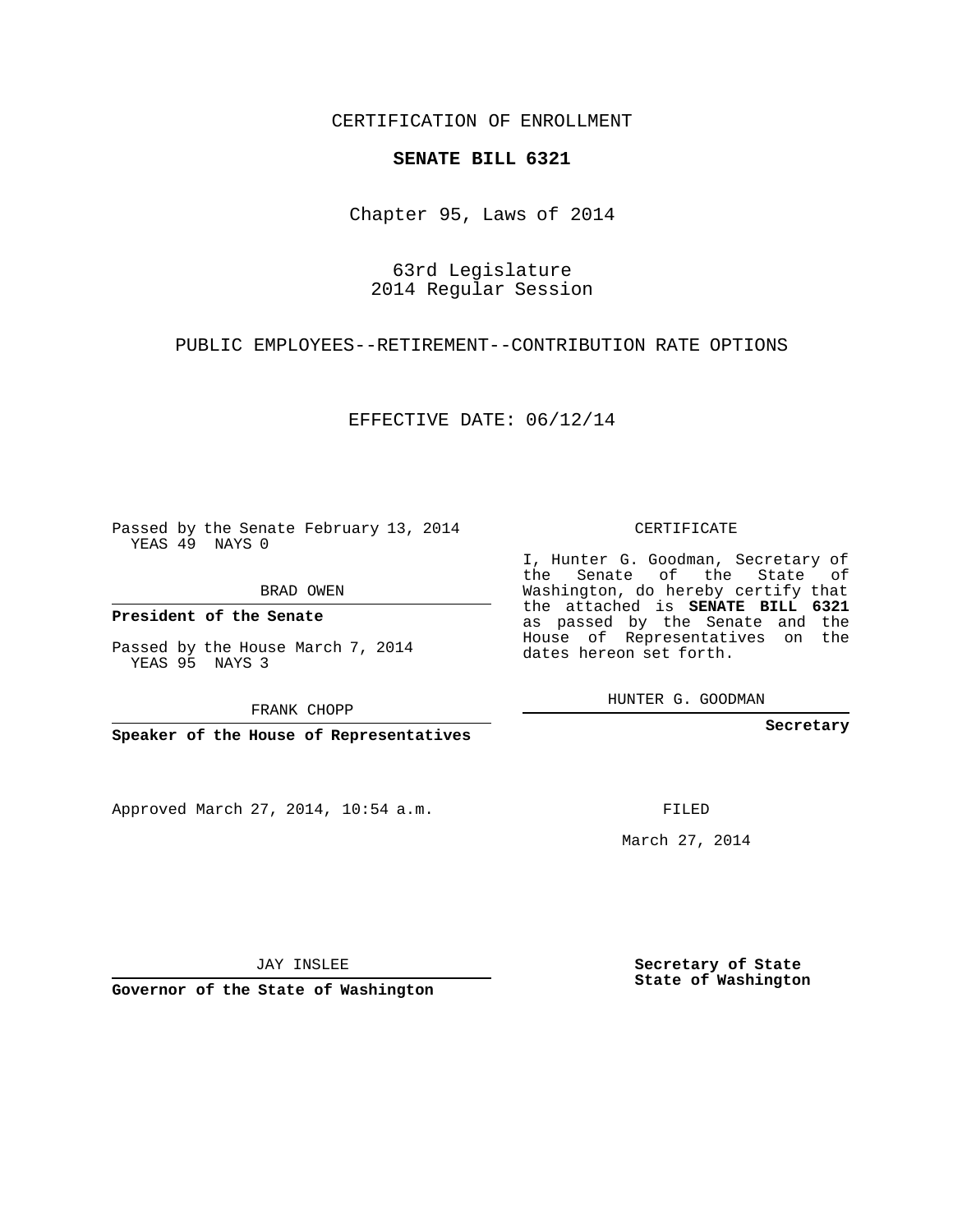## **SENATE BILL 6321** \_\_\_\_\_\_\_\_\_\_\_\_\_\_\_\_\_\_\_\_\_\_\_\_\_\_\_\_\_\_\_\_\_\_\_\_\_\_\_\_\_\_\_\_\_

\_\_\_\_\_\_\_\_\_\_\_\_\_\_\_\_\_\_\_\_\_\_\_\_\_\_\_\_\_\_\_\_\_\_\_\_\_\_\_\_\_\_\_\_\_

Passed Legislature - 2014 Regular Session

**State of Washington 63rd Legislature 2014 Regular Session**

**By** Senators Bailey and Conway; by request of Select Committee on Pension Policy

Read first time 01/21/14. Referred to Committee on Ways & Means.

 AN ACT Relating to removing the statutory provision that allows members of plan 3 of the public employees' retirement system, school employees' retirement system, and teachers' retirement system to select a new contribution rate option each year; and amending RCW 41.34.040.

BE IT ENACTED BY THE LEGISLATURE OF THE STATE OF WASHINGTON:

 **Sec. 1.** RCW 41.34.040 and 2010 1st sp.s. c 7 s 32 are each amended to read as follows:

 (1) A member shall contribute from his or her compensation according to one of the following rate structures in addition to the mandatory minimum five percent:

| 11 | Option A         | <b>Contribution Rate</b> |
|----|------------------|--------------------------|
| 12 | All Ages         | $0.0\%$ fixed            |
| 13 | Option B         |                          |
| 14 | Up to Age $35$   | $0.0\%$                  |
| 15 | Age 35 to 44     | 1.0%                     |
| 16 | Age 45 and above | 2.5%                     |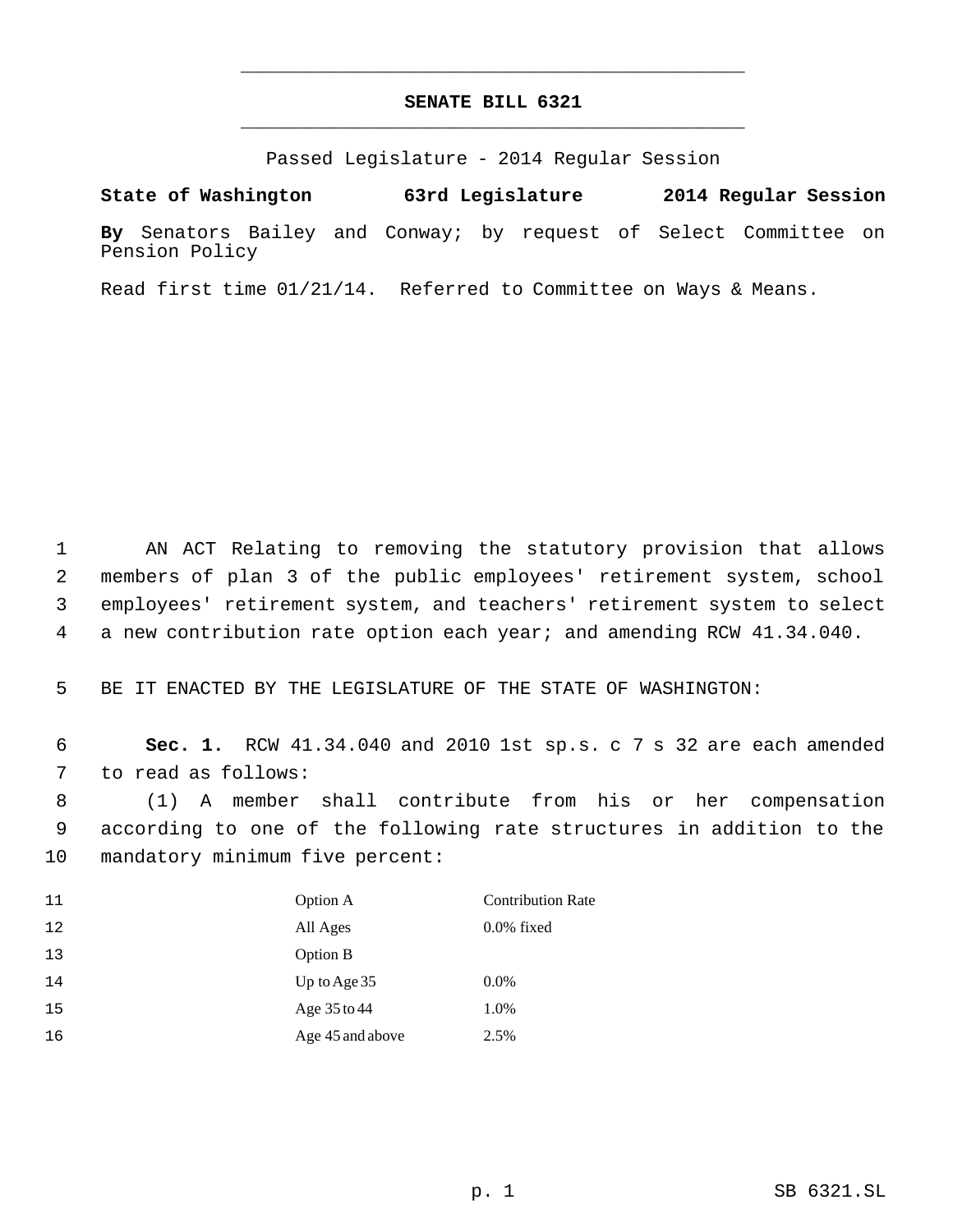| 1  | Option C         |       |
|----|------------------|-------|
| 2  | Up to Age 35     | 1.0%  |
| 3  | Age 35 to 44     | 2.5%  |
| 4  | Age 45 and above | 3.5%  |
| 5  | Option D         |       |
| 6  | All Ages         | 2.0%  |
| 7  | Option E         |       |
| 8  | All Ages         | 5.0%  |
| 9  | Option F         |       |
| 10 | All Ages         | 10.0% |
|    |                  |       |

 (2) The department shall have the right to offer contribution rate options in addition to those listed in subsection (1) of this section, provided that no significant additional administrative costs are created. All options offered by the department shall conform to the requirements stated in subsections (3) and (5) of this section.

 (3)(a) For members of the teachers' retirement system entering plan 3 under RCW 41.32.835 or members of the school employees' retirement system entering plan 3 under RCW 41.35.610, within ninety days of becoming a member he or she has an option to choose one of the above contribution rate structures. If the member does not select an option within the ninety-day period, he or she shall be assigned option A.

 (b) For members of the public employees' retirement system entering plan 3 under RCW 41.40.785, within the ninety days described in RCW 41.40.785 an employee who irrevocably chooses plan 3 shall select one of the above contribution rate structures. If the member does not select an option within the ninety-day period, he or she shall be assigned option A.

 (c) For members of the teachers' retirement system transferring to plan 3 under RCW 41.32.817, members of the school employees' retirement system transferring to plan 3 under RCW 41.35.510, or members of the public employees' retirement system transferring to plan 3 under RCW 41.40.795, upon election to plan 3 he or she must choose one of the above contribution rate structures.

 (d) Within ninety days of the date that an employee changes employers, he or she has an option to choose one of the above contribution rate structures. If the member does not select an option within this ninety-day period, he or she shall be assigned option A.